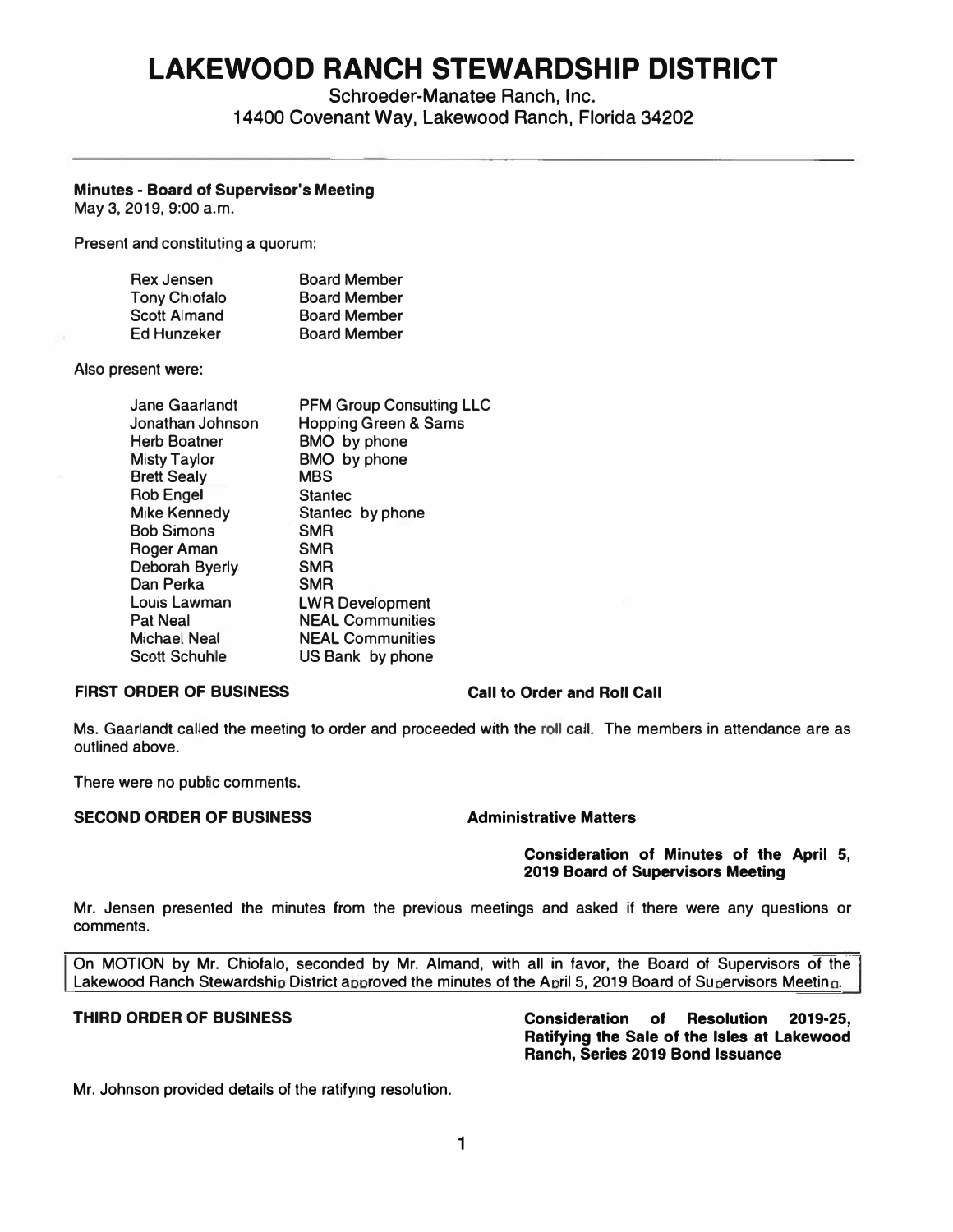On MOTION by Mr. Chiofalo, seconded by Mr. Almond, with all in favor, the Board of Supervisors of the Lakewood Ranch Stewardship District approved Resolution 2019-25, Ratifying the Sale of the Isles at Lakewood Ranch, Series 2019 Bond Issuance.

**FOURTH ORDER OF BUSINESS Consideration of Matters Relative to the Cresswind, Series 2019 Bond Issuance** 

- **A. Presentation of Supplemental Assessment Report**
- **B. Resolution 2019-26, Supplemental Assessment Resolution** *(provided under separate cover)*
- **C. Disclosure of Public Financing**  *(provided under separate cover)*
- **D. Other Matters** *(provided under separate cover)*

Mr. Johnson noted that it was anticipated to continue today's meeting and table both items Four and Five for the continued meeting. Mr. Sealy noted that both projects were in market and would be ready for the continued meeting suggested for May 17, 2019.

## **FIFTH ORDER OF BUSINESS Consideration of Matters Relative to the Stock - Lake Club Phase 4 Bond Issuance**

- **A. Presentation of Assessment Report**
- **B. Resolution 2019-27, Supplemental Assessment Resolution** *(provided under separate cover)*
- **C. Disclosure of Public Financing**  *(provided under separate cover)*
- **D. Other Matters** *(provided under separate cover)*

Tabled

**SIXTH ORDER OF BUSINESS Consideration of Audited Financial Statements - Fiscal Year Ending September 30, 2018** 

Mr. Chiofalo provided details of the memo and the audited financial statements.

On MOTION by Mr. Hunzeker, seconded by Mr. Almand, with all in favor, the Board of Supervisors of the Lakewood Ranch Stewardship District accepted the Audited Financial Statements - Fiscal Year Ending September 30, 2018.

### **SEVENTH ORDER OF BUSINESS Financial Matters**

**Draw Requests** & **Requisitions** 

Mr. Almand presented for the Board's Consideration:

### **Requisition List for Draw No. 21 Del Webb - Series 2017 A Bond**

On MOTION by Mr. Chiofalo, seconded by Mr. Hunzeker, with all in favor, the Board of Supervisors of the Lakewood Ranch Stewardship District approved Draw No. 21, Del Webb - Series 2017 A Bond.

> **Requisition List for Draw No. 5 Lakewood Centre** & **NW Sector Series 2018 Bond**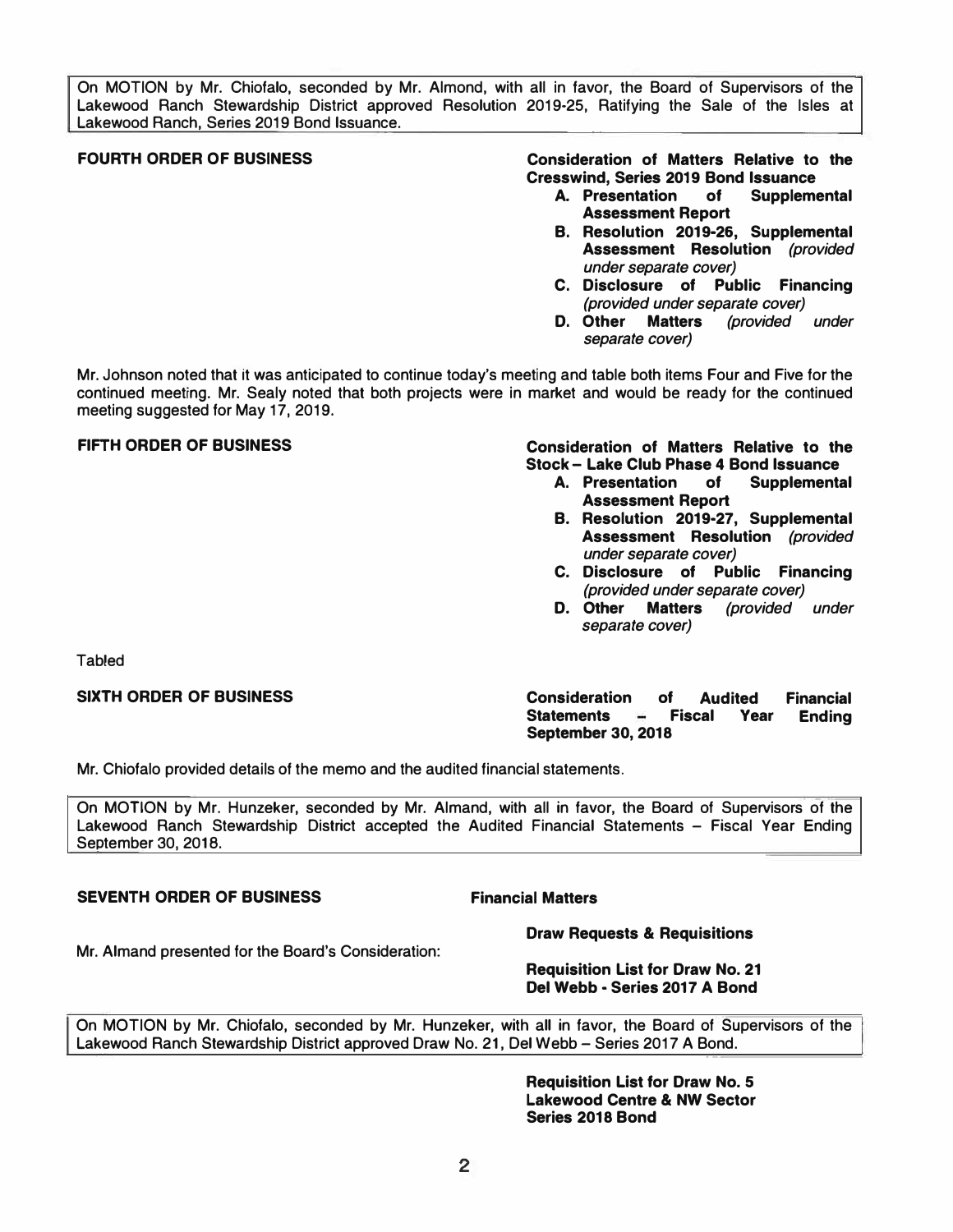On MOTION by Mr. Chiofalo, seconded by Mr. Hunzeker, with all in favor, the Board of Supervisors of the Lakewood Ranch Stewardship District approved Draw No. 5 for Lakewood Centre & NW Sector.

### **Requisition List for Draw No. 52 Lakewood Centre North - Series 2015 A**

On MOTION by Mr. Chiofalo, seconded by Mr. Hunzeker, with all in favor, the Board of Supervisors of the Lakewood Ranch Stewardship District approved Draw No. 52 for Lakewood Centre North - Series 2015 A.

> **Requisition List for Draw No. 24 Lakewood Centre South - Pre-Funding**

Lakewood Ranch Stewardship District approved Draw No. 24 for Lakewood Centre South. On MOTION by Mr. Chiofato, seconded by Mr. Hunzeker, with all in favor, the Board of Supervisors of the

> **Requisition List No. 6 Northeast Sector Phase 1B Series 2018 Bond**

On MOTION by Mr. Chiofalo, seconded by Mr. Hunzeker, with all in favor, the Board of Supervisors of the Lakewood Ranch Stewardship District approved Requisition List No. 6 for Northeast Sector Phase 18.

#### **Requisition List No. 47 The Villages of Lakewood Ranch South - Pre-Funding**

On MOTION by Mr. Chiofalo, seconded by Mr. Hunzeker, with all in favor, the Board of Supervisors of the Lakewood Ranch Stewardship District accepted the Pre-Funding and approved payment of Requisition List No. 47 for The Villages of Lakewood Ranch South.

> **Requisition List for Draw No. 40 The Villages of Lakewood Ranch South - Series 2016 A Bond**

On MOTION by Mr. Chiofalo, seconded by Mr. Hunzeker, with all in favor, the Board of Supervisors of the Lakewood Ranch Stewardship District approved Draw No. 40 for The Villages of Lakewood Ranch South -Series 2016 A Bonds.

### **EIGHTH ORDER OF BUSINESS** Compilation Report

No Comments

### **NINTH ORDER OF BUSINESS Staff Reports**

**Manager's Report -** Ms. Gaarlandt reminded the Board that the Proposed FY 2020 Operating Budget will be on the June meeting agenda. Noted for the record, per the Supervisors of Elections, as of April 15, 2019 there are 9,012 registered voters in the District in Manatee County and 102 in Sarasota County.

### **Attorney's Report -**

Mr. Johnson provided legislative updates noting that the boundary amendment passed.

**Engineer's Report –<br>Mr. Engel presented for the Board's approval:** 

Change Order No. 68 under Specific **Authorization No. so Stantec**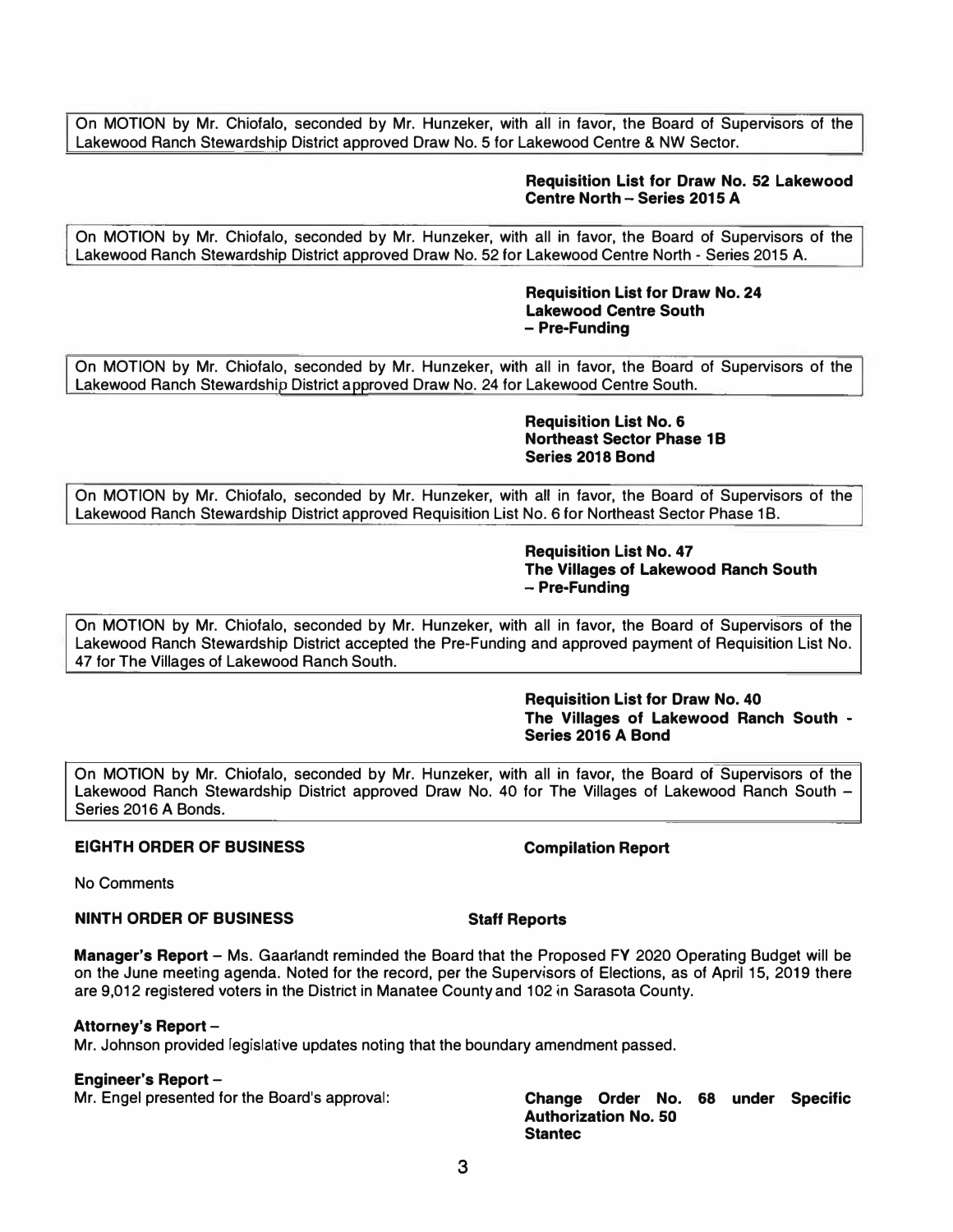**Villages of Lakewood Ranch - Lorraine Road (University Parkway to Villages of Lakewood Ranch South Boundary} Project** 

On MOTION by Mr. Chiofalo, seconded by Mr. Almand, with all in favor, the Board of Supervisors of the Lakewood Ranch Stewardship District approved Change Order No. 68 under Specific Authorization No. 50, Stantec.

> **Specific Authorization No. 109 Stantec Services Associated with Lakewood Ranch Stewardship District Waterside East-West Roadway**

Mr. Jensen suggested that discussions would take place with the DOT prior to submittal of projects in order to facilitate the process. Mr. Simons provided details.

On MOTION by Mr. Chiofalo, seconded by Mr. Almand, with all in favor, the Board of Supervisors of the Lakewood Ranch Stewardship District approved Specific Authorization No. 109, Stantec.

> **Specific Authorization No. 110 Stantec Services Associated with Lakewood Ranch Stewardship District School Avenue DOT Connection Permitting**

On MOTION by Mr. Almand, seconded by Mr. Chiofalo, with all in favor, the Board of Supervisors of the Lakewood Ranch Stewardship District approved Specific Authorization No. 110, Stantec.

Mr. Lawman presented for the Board's consideration: **Change Order No. 01** 

**SMR Farms, LLC Rangeland, Uihlein Rd to Bourneside Blvd - Landscape Installation Change and Increase in Contract Scope** 

On MOTION by Mr. Chiofalo, seconded by Mr. Almand, with all in favor, the Board of Supervisors of the Lakewood Ranch Stewardship District approved Change Order No. 01, SMR Farms, LLC.

> **Change Order No. 02 SMR Farms, LLC Rangeland, Uihlein Rd to Bourneside Blvd - Tree Installation Change and Increase in Contract Scope**

On MOTION by Mr. Chiofalo, seconded by Mr. Almand, with all in favor, the Board of Supervisors of the Lakewood Ranch Stewardship District approved Change Order No. 02, SMR Farms, LLC.

> **Change Order No. 01 SMR Farms, LLC Rangeland, Uihlein Rd to Bourneside Blvd - Landscape Installation Changes in Landscape**

On MOTION by Mr. Chiofalo, seconded by Mr. Almand, with all in favor, the Board of Supervisors of the Lakewood Ranch Stewardship District approved Change Order No. 01, SMR Farms, LLC.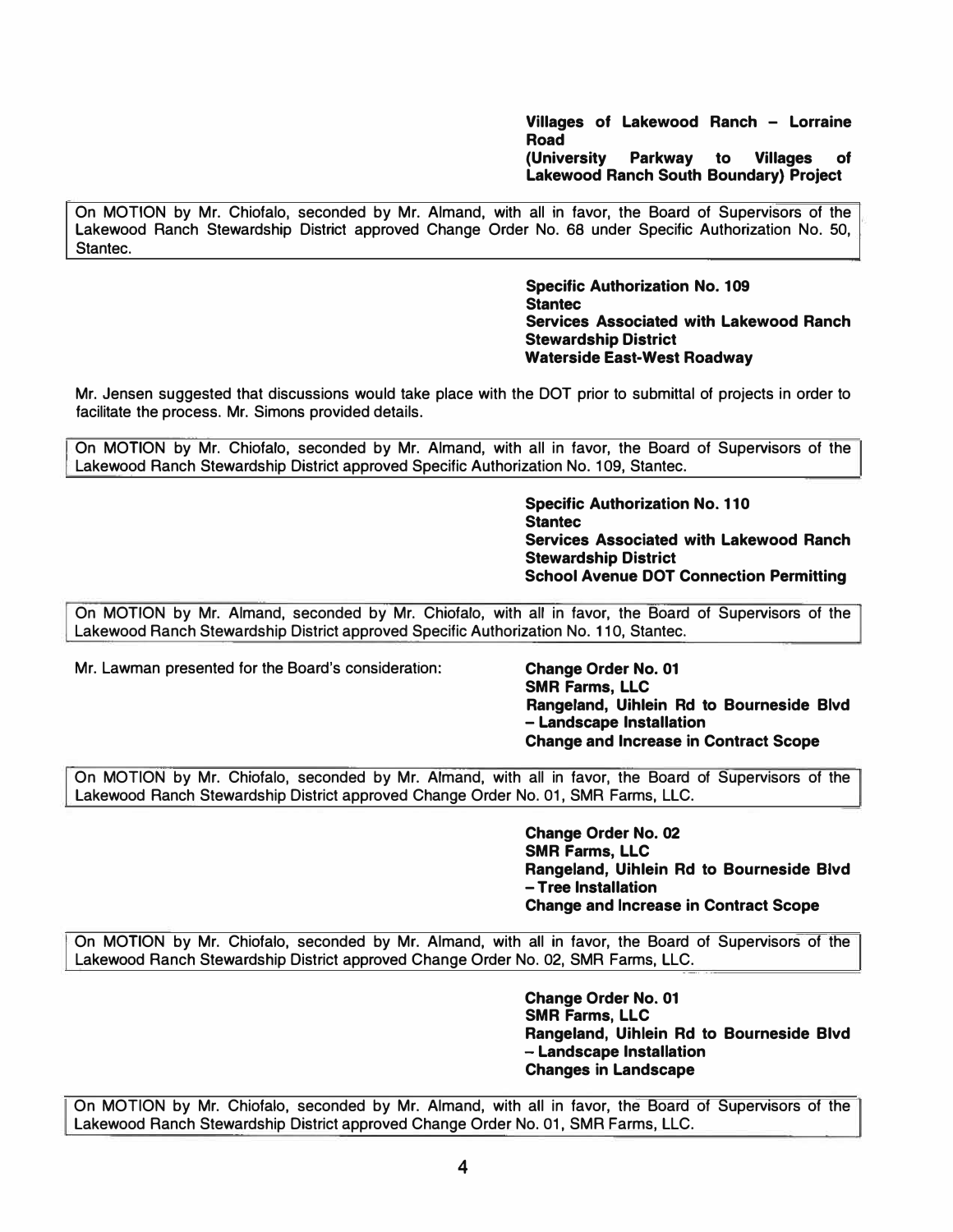**Change Order No. 02 SMR Farms, LLC Rangeland, Uihlein Rd, Lakewood National to 44th E Street - Increase in contract Scope** 

On MOTION by Mr. Chiofalo, seconded by Mr. Almand, with all in favor, the Board of Supervisors of the Lakewood Ranch Stewardship District approved Change Order No. 02, SMR Farms, LLC.

> **Change Order No. 03 SMR Farms, LLC Rangeland, Uihlein Rd, Lakewood National to 44th E Street - Increase in contract Scope**

On MOTION by Mr. Chiofato, seconded by Mr. Almand, with all in favor, the Board of Supervisors of the Lakewood Ranch Stewardship District approved Change Order No. 03, SMR Farms, LLC.

> **Change Order No. 01 Irrigation Design Associates Bourneside Blvd. South Phse 1; Masters Ave. to SR70 - Irrigation Distribution System Change in contract Scope**

On MOTION by Mr. Chiofalo, seconded by Mr. Almand, with all in favor, the Board of Supervisors of the Lakewood Ranch Stewardship District approved Change Order No. 01, Irrigation Design Associates.

Mr. Engel Presented for the Board's consideration: **Change Order No. 13** 

**Ryangolf Corporation Uihlein Rd** & **Rangeland Pkwy Improvement 1 A Uihlein Adds: Cone sidewalks, driveways, 4" thick, and perf** turf, **sod. Credits: Barriers, litter removal, moving** & **hydroseed** mulch **1 B Rangeland Adds: Perf tuf, sod. Credits: Barriers, litter removal, moving** & **hydroseed** mulch

On MOTION by Mr. Chiofalo, seconded by Mr. Almand, with all in favor, the Board of Supervisors of the Lakewood Ranch Stewardship District approved Change Order No. 13, Ryangolf Corporation.

> **Change Order No. 07 Frederick Derr** & **Company, Inc. 117th Street East at Lakewood Ranch LWRSD Material Deductions for Material Purchases; credit and additions are project design changes (sewer structures, utility pipe & fittings etc.)**

On MOTION by Mr. Chiofalo, seconded by Mr. Almand, with all in favor, the Board of Supervisors of the Lakewood Ranch Stewardship District approved Change Order No. 07, Frederick Derr & Company, Inc.

> **Change Order No. 1 Woodruff** & **Sons, Inc. Rangeland Pkwy at LWR West of Lorraine Rd**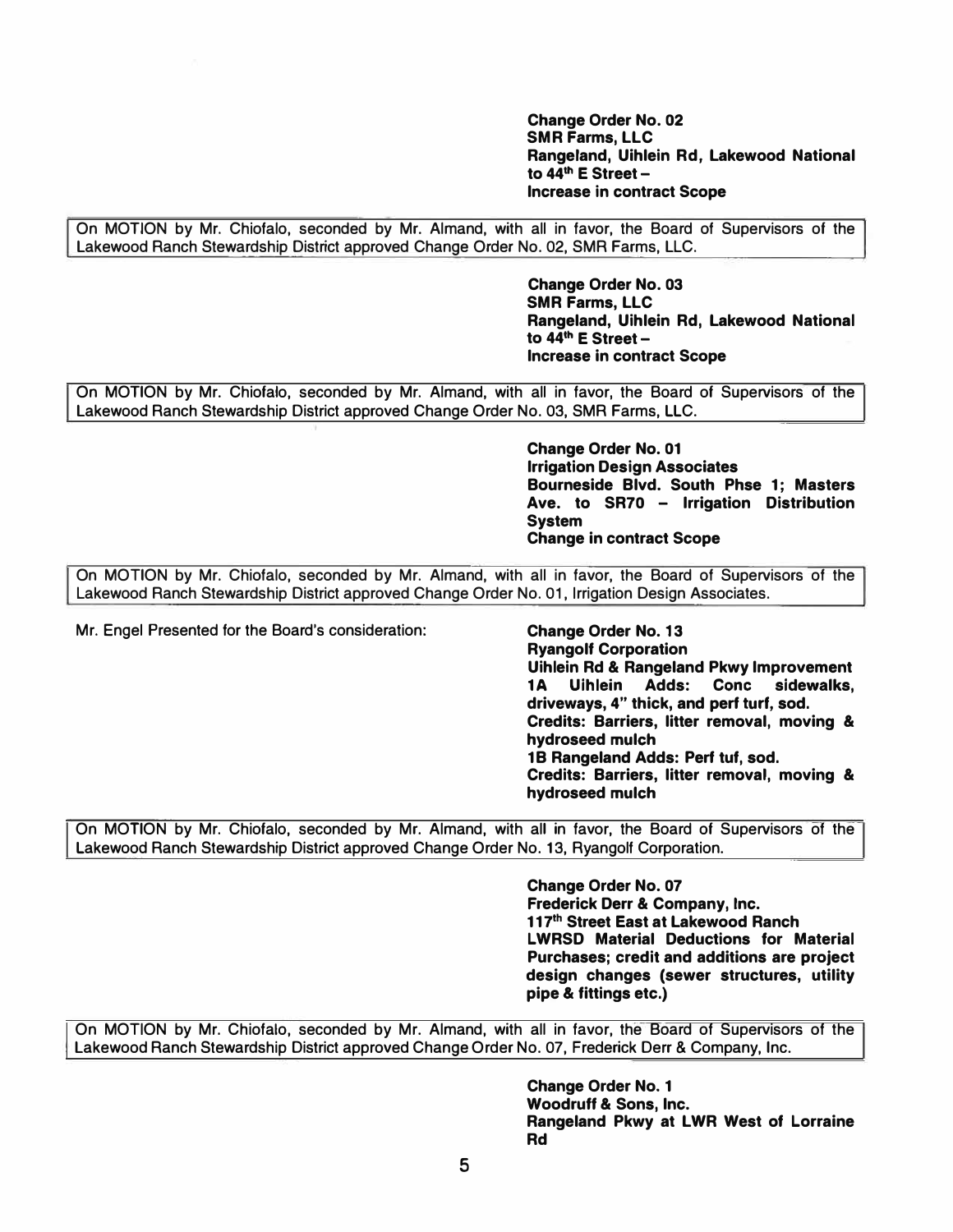**Additional Rock Rip Rap along south side of Box Culvert due to scouring Report results** 

On MOTION by Mr. Chiofalo, seconded by Mr. Almand, with all in favor, the Board of Supervisors of the Lakewood Ranch Stewardship District approved Change Order No. 1, Woodruff & Sons, Inc.

> **Change Order No. 4 Woodruff & Sons, Inc. Villages of Lakewood Ranch - Lakewood Ranch Blvd (Fruitville-South) LWR Main C Concrete Wall Modifications to provide additional reinforcing steel to protrude above panel wall to tie to cap; and install 1 4" weep holes one within each wall panel**

On MOTION by Mr. Almand, seconded by Mr. Chiofalo, with all in favor, the Board of Supervisors of the Lakewood Ranch Stewardship District approved Change Order No. **4,** Woodruff & Sons, Inc.

> **Work Authorization Number 4 Kimley-Horn and Associates, Inc. Uihlein Road and Rangeland Parkway Improvements Additional Construction Phase Services**

Mr. Simons provided details.

On MOTION by Mr. Chiofalo, seconded by Mr. Almand, with all in favor, the Board of Supervisors of the Lakewood Ranch Stewardship District approved Work Authorization Number 4, Kimley-Horn and Associates, Inc.

> **Proposal GHD Waterside East-West Utilities Construction Materials Testing Services**

Mr. Simons provided details.

On MOTION by Mr. Chiofalo, seconded by Mr. Almand, with all in favor, the Board of Supervisors of the Lakewood Ranch Stewardship District approved the GHD Proposal.

**Mr. Simon presented for the Board's approval: Proposal**

**York Bridge Concepts Waterside Place Repetitive Span Timber Pedestrian Bridge** 

Mr. Johnson noted that the proposal amount of \$[394,260.00](https://394,260.00) exceeds the bid limit by approximately \$11,000. Tabled.

**Mr. Engel Presented for the Board's consideration: Change Order No. 3** *(provided under separate* 

*cover)* **C & M Road Buildes,** Inc. **Waterside Neighborhood 8 Temporary Manatee County 8" Rosemont Meter with pressure gauge totalizer and**